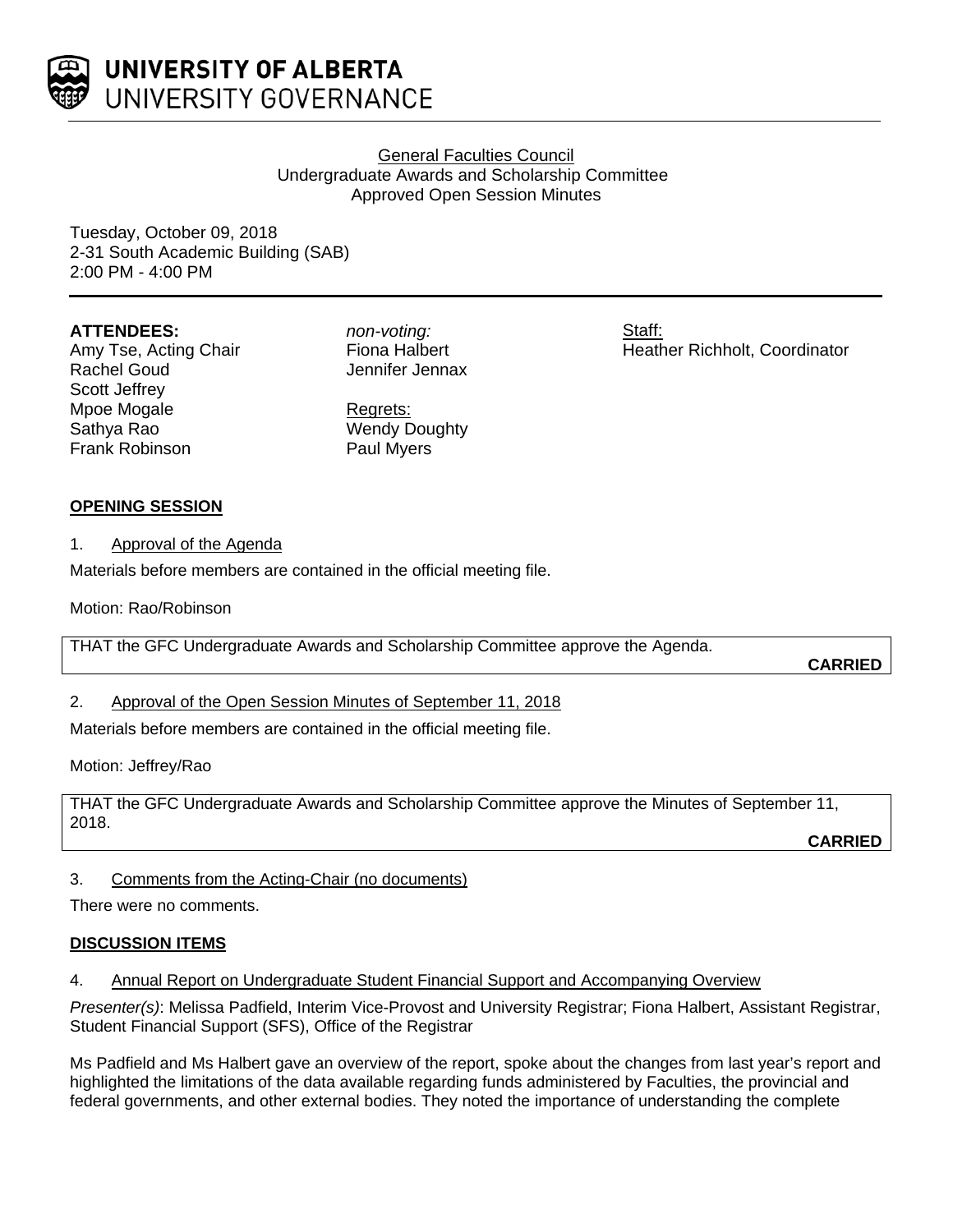financial picture for students in order to ensure that the university is helping where it is most effective. The presenters also noted that there were a number of priorities that were identified and that would be worked on over the next few years including the creation of an institutional policy statement for undergraduate financial support.

### *Discussion:*

During the discussion members expressed several comments and questions, including but not limited to: the percentage of total funding used for entrance scholarships and their use as recruitment tools; funding access and need for Indigenous, domestic, and international students; donor wishes and limitations on available funding; the opening date of the bursary application; addressing the need for Indigenous student funding; the changing demographics and needs of the international student community including cultural barriers and cultural norms; the challenges with renewable scholarships; and the direction of fundraising efforts to address the changing landscape of student financial need.

#### 5. Office of Advancement: an Overview

*Presenter(s)*: Jennifer Jennax, Senior Director, Advancement Services, Office of Advancement

Ms Jennax presented an overview of the work of the Office of Advancement and how it relates to the work of SFS and UASC.

*Discussion:*

Members asked questions about endowed and annually funded awards, the term, "academic endowment", and how the Office of Advancement works with potential donors to encourage funding be directed toward areas of need.

### **ACTION ITEMS**

#### 6. New Annually Funded Financial Supports for Approval

Materials before members are contained in the official meeting file.

*Presenter(s)*: Fiona Halbert, Assistant Registrar, SFS, Office of the Registrar; Allen Wolfe, Specialist, SFS, Office of the Registrar; Shari Klassen, Specialist, SFS, Office of the Registrar

*Purpose of the Proposal*: To approve new annually funded undergraduate awards and bursaries.

*Discussion:*

Members asked about Faculty assessment of student leadership, the determination of entrance scholarships and the pool of funds available, and the criteria "identifies as female".

THAT the GFC Undergraduate Awards and Scholarship Committee approve, with delegated authority from General Faculties Council, new annually funded Undergraduate Awards and Bursaries, as submitted by Student Financial Support and as set forth in Attachment 1, to be effective immediately.

**CARRIED**

#### 7. New Endowed Financial Supports for Approval

Materials before members are contained in the official meeting file.

*Presenter(s)*: Fiona Halbert, Assistant Registrar, SFS, Office of the Registrar; Allen Wolfe, Specialist, SFS, Office of the Registrar; Shari Klassen, Specialist, SFS, Office of the Registrar

*Purpose of the Proposal*: To approve new endowed undergraduate awards and bursaries.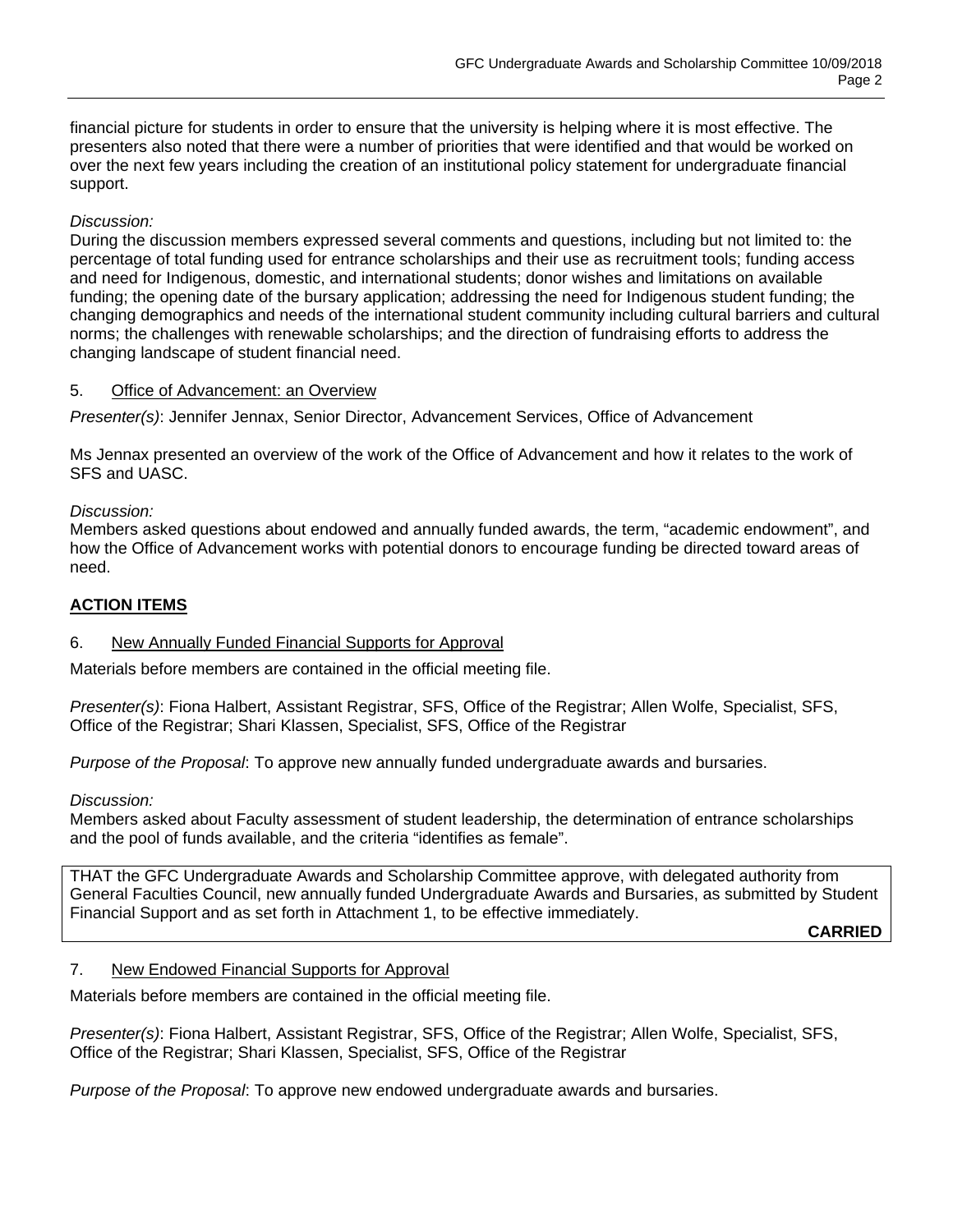*Discussion:*

Members asked about establishing indigenaity and working with First Peoples House.

THAT the GFC Undergraduate Awards and Scholarship Committee approve, with delegated authority from General Faculties Council, new endowed Undergraduate Awards and Bursaries, as submitted by Student Financial Support and as set forth in Attachment 1, to be effective immediately.

**CARRIED**

### 8. New Endowed Financial Supports for Approval - Resubmission

Materials before members are contained in the official meeting file.

*Presenter(s)*: Fiona Halbert, Assistant Registrar, SFS, Office of the Registrar; Allen Wolfe, Specialist, SFS, Office of the Registrar; Shari Klassen, Specialist, SFS, Office of the Registrar

*Purpose of the Proposal*: To approve resubmitted new endowed undergraduate awards and bursaries.

*Discussion:*

Members discussed the concern with the non-standard name for the "Mookie Award" and the executor's comfort with adding more information to explain the bequest.

THAT the GFC Undergraduate Awards and Scholarship Committee approve, with delegated authority from General Faculties Council, new endowed Undergraduate Awards and Bursaries, as submitted by Student Financial Support and as set forth in Attachment 1, to be effective immediately.

```
CARRIED
```
### 9. Amendments to Existing Financial Supports for Approval

Materials before members are contained in the official meeting file.

*Presenter(s)*: Fiona Halbert, Assistant Registrar, SFS, Office of the Registrar; Allen Wolfe, Specialist, SFS, Office of the Registrar; Shari Klassen, Specialist, SFS, Office of the Registrar

*Purpose of the Proposal*: To approve amendments to existing awards and bursaries.

*Discussion:*

Members discussed the GPA requirement of 3.5 for scholarships.

THAT the GFC Undergraduate Awards and Scholarship Committee approve, with delegated authority from General Faculties Council, amendments to existing Undergraduate Awards and Bursaries, as submitted by Student Financial Support and as set forth in Attachment 1, to be effective immediately.

**CARRIED**

#### **DISCUSSION ITEMS**

10. Question Period (no documents)

There were no questions.

## **INFORMATION REPORTS**

#### 11. Items Approved by the GFC Undergraduate Awards and Scholarship Committee by E-mail Ballots (nondebatable)

There were no items.